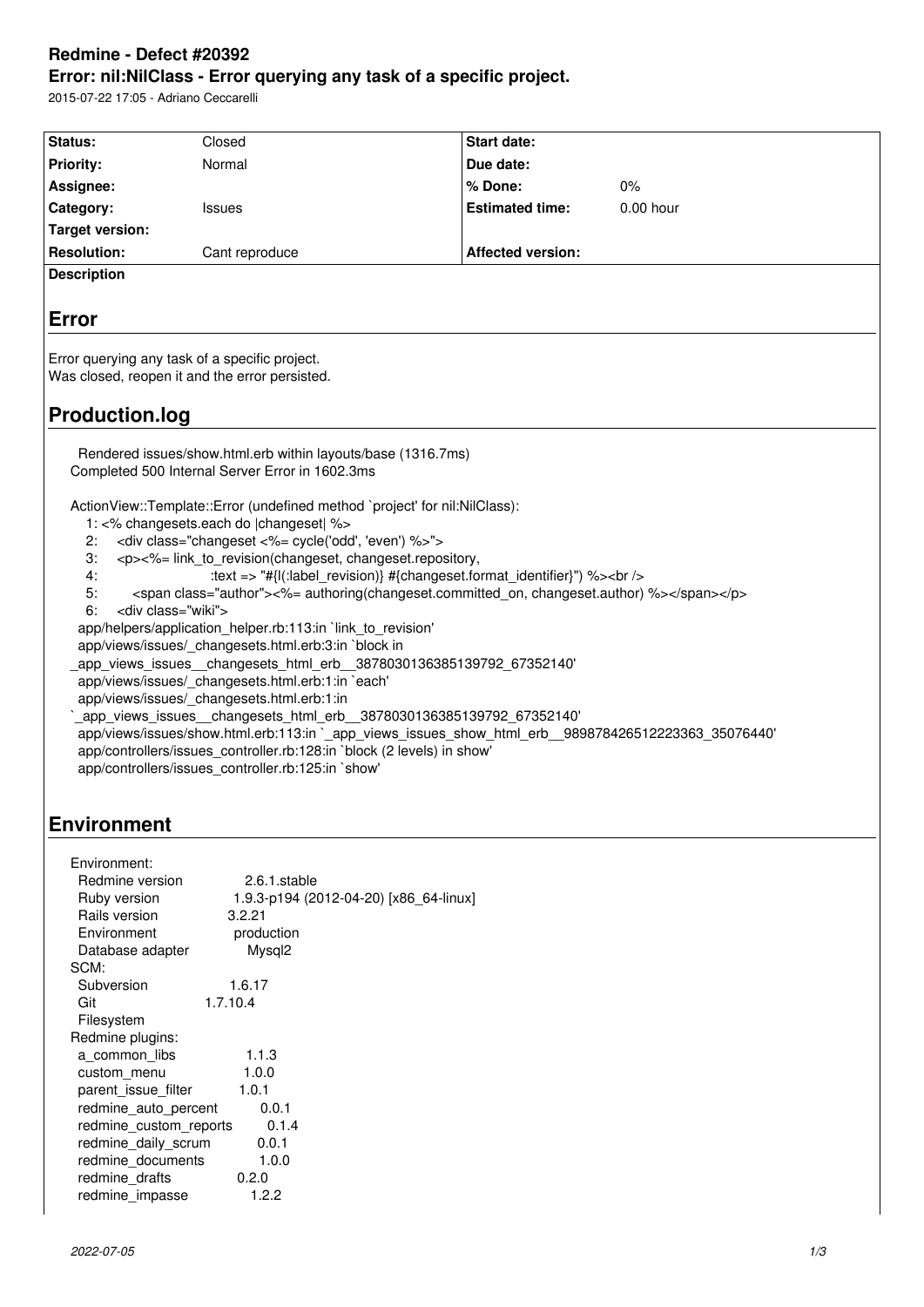redmine\_importer 1.2.2 redmine\_issue\_history\_tabs 0.0.3 redmine issue templates 0.0.9 redmine\_issue\_templates\_notes 2.0.0 redmine issue wiki journal 0.9.0 redmine meeting room calendar 2.1.3 redmine\_percent\_done\_configuration 0.1.23x redmine\_pivot\_table 0.0.2 redmine\_questions 0.0.5 redmine\_send\_mails 0.3.23xBeta redmine\_spent\_time 2.6.6 redmine\_tags 2.1.0 redmine\_time\_tracker 0.4 redmine\_wiki\_extensions 0.6.5<br>redmine\_wiki\_lists 0.0.5 redmine\_wiki\_lists redmine\_wiki\_templates 0.1.1<br>redmine workload 0.0.1 redmine\_workload 0.<br>sidebar hide 0.0.7 sidebar hide

## **History**

## **#1 - 2015-07-22 18:27 - Toshi MARUYAMA**

*- Status changed from New to Needs feedback*

*- Priority changed from Urgent to Normal*

There is no useful log. Please post more logs.

*Redmine version 2.6.1.stable*

Why do not use latest 2.6-stable?

*Ruby version 1.9.3-p194 (2012-04-20) [x86\_64-linux]*

Too old.

# **#2 - 2015-07-22 18:53 - Adriano Ceccarelli**

I'm using version because this version is compatible with of the plugins. To update the version of redmine, i need to schedule in my organization to converter to the new version.

Thanks by help.

Completed 200 OK in 26.4ms (Views: 21.4ms | ActiveRecord: 1.3ms) Started GET "/redmine/issues/36553" for 192.168.16.148 at 2015-07-22 13:47:25 -0300 Processing by IssuesController#show as HTML Parameters: {"id"=>"36553"} Current user: adriano.cinto (id=4) Rendered issues/\_action\_menu.html.erb (3.7ms) Rendered plugins/redmine\_drafts/app/views/drafts/\_issue\_show.html.erb (1.2ms) Rendered plugins/redmine\_tags/app/views/issues/\_tags.html.erb (2.0ms) Rendered issue\_relations/\_form.html.erb (2.1ms) Rendered issues/\_relations.html.erb (8.0ms)